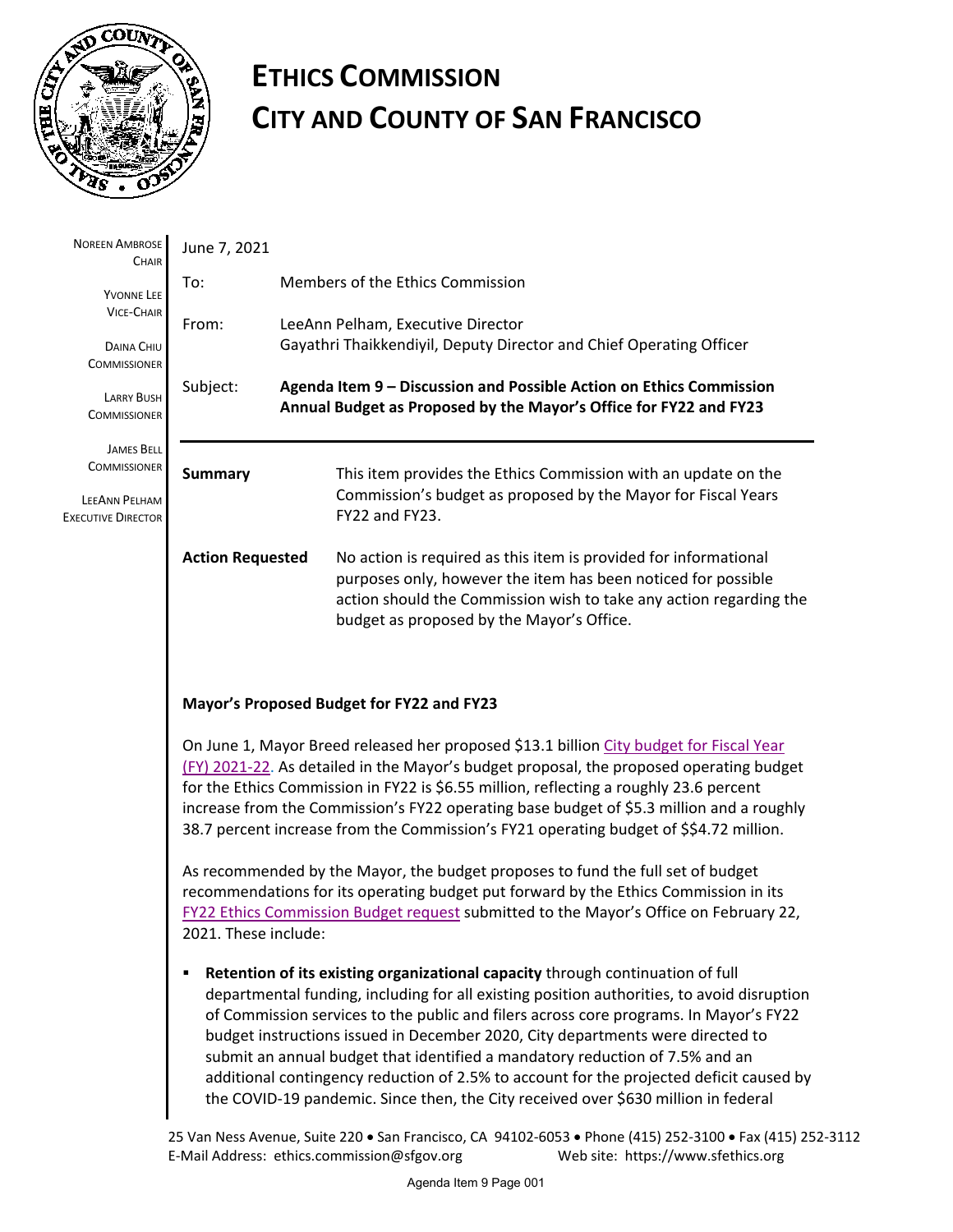stimulus funds which helped prevent projected layoffs and cuts to basic city services. The Mayor's proposed budget for the Commission does not include any targeted cuts.

- **Funding for Ethics@Work as proposed by the Commission to establish an ethics training and outreach team** to ensure City officials, employees, and contractors throughout city government can be equipped with tools to effectively navigate ethical issues in public service and actively contribute to a citywide culture of integrity. This includes funding for four training specialists, one 1824 Principal Administrative Analyst and three 1823 Senior Administrative Analysts, for a limited three-year term to pursue this core anti-corruption work with departments citywide.
- **New investigative resources to help reduce case resolution times and increase the number, proportion, and severity of cases investigated**. This includes funding for three new Investigator positions, limited three-year 1823 Senior Administrative Analysts, and an enforcement case management system as proposed by the Commission.
- **Funding to ensure the Ethics Commission can develop and implement standardized methods to track and regularly report on the performance of the department's core functions.** This includes funding for a Program Performance and Reporting Analyst, a limited three-year 1823 Senior Administrative Analyst position.

The additional funding in the FY22 proposed budget will allow the Commission to continue to deliver its core services aligned with its strategic goals, and implement recommendations of the Controller's Office public integrity reports issued thus far, and of BLA's August 2020 performance audit report of the Ethics Commission.

## **Overview of Ethics Commission Operating Budget as Proposed by Mayor's Office**

| <b>Budget Item</b>                                 | <b>Ethics Commission</b><br><b>Budget for FY 20-21</b> | As Proposed by<br>Mayor for FY 21-22 | As Proposed by<br>Mayor for FY 22-23 |
|----------------------------------------------------|--------------------------------------------------------|--------------------------------------|--------------------------------------|
| <b>Operating Budget</b>                            | \$4,724,515                                            | \$6,551,078                          | \$7,011,341                          |
| <b>Total Staff Positions</b><br>Authorized to Fill | 25                                                     | 33                                   | 33                                   |
| <b>Total Position FTEs</b><br>Budgeted*            | 22.78                                                  | $30.5**$                             | 32.33                                |

The table below summarizes the Ethics Commission's operating budget as recommended in the Mayor's June 1 budget proposal along with the Commission's FY20-21 budget levels.

\* Includes reductions in Salary and Fringe accounts for authorized positions due to attrition savings

\*\* Includes eight new positions at 0.77 FTE authorized to be filled starting on October 1, 2021, which is the standard timeline for allocating new positions in a fiscal year in the City's budgeting process.